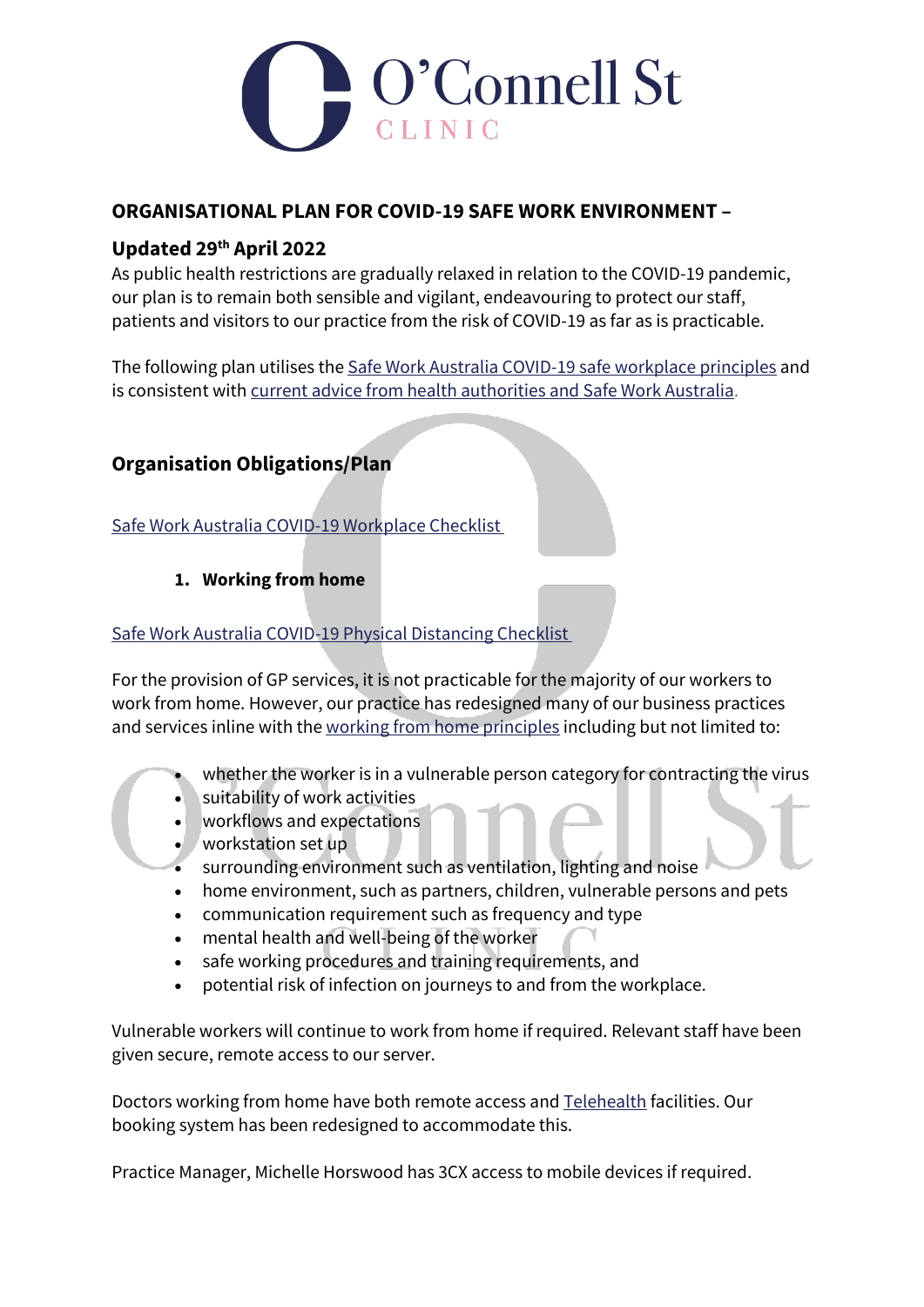

## **2. Physical Distancing**

#### Safe Work Australia COVID-19 Physical [Distancing](https://www.safeworkaustralia.gov.au/sites/default/files/2020-04/COVID-19-Physical-Distancing-Checklist.pdf) Checklist

Staff, patients and visitors to our practice are to maintain a distance of 1.5 meters where practicable. If closer examination is required by our clinical staff appropriate PPE is used including gown, mask, goggles and gloves.

Our practice strategies to ensure a physical distance of 1.5 meters can be maintained include:

- Stringent telephone triage is used by reception staff to ensure patients possibly infected with COVID-19 do not attend the practice. Given our location, patients with a positive epidemiological history are offered a [Telehealth](https://ocnlst.com.au/telehealth/) consult and if indicated redirected to an appropriate testing facility and/or the local hospital.
- [Telehealth](https://ocnlst.com.au/telehealth/) appointments are encouraged, particularly for patients in the vulnerable groups
- Queuing at the reception desk has been marked out with floor stickers to ensure adequate distance
- Perspex screen have been installed at reception
- Work areas have been redesigned to ensure adequate distance
- Staff meetings are undertaken using Health Direct or Zoom.
- Masks are being distributed to staff and are being distributed to onsite patients, in line with current NSW Health guidelines for healthcare workers in the community health setting.
- Supplies of PPE are kept onsite and available stock is monitored and orders made when necessary.

### **3. Handwashing and hygiene**

## Safe Work Australia [COVID-19](https://www.safeworkaustralia.gov.au/sites/default/files/2020-04/COVID-19-Good-Hygiene-Checklist.pdf) Good Hygiene Checklist

Sound personal hygiene and regular hand washing is encouraged and supported at our practice.

- Staff have received education as to when hand washing is indicated and also appropriate technique.
- Staff have received education in relation to hygiene methods to limit the spread of viruses and other air-borne organisms including but not limited to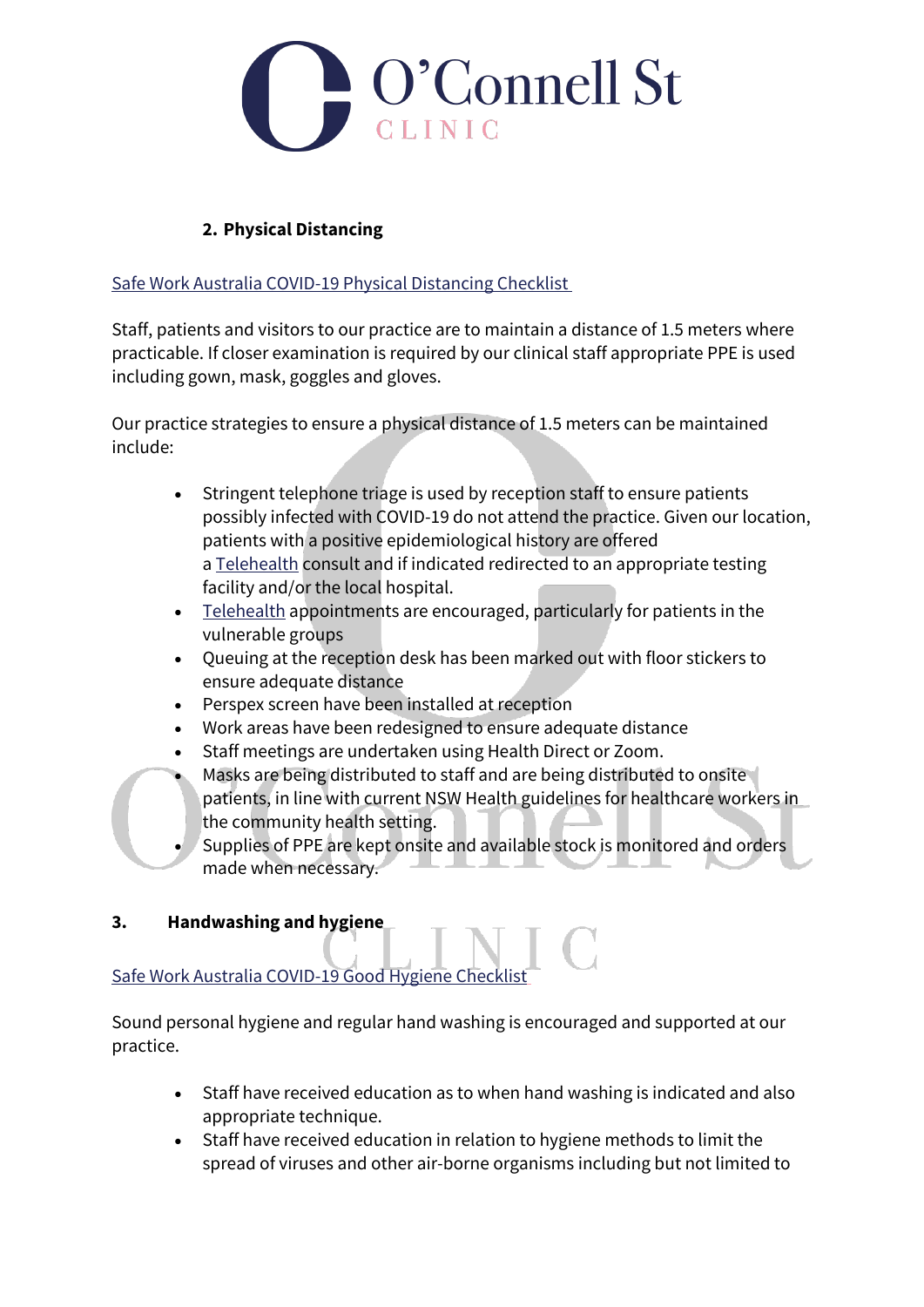

coughing and sneezing in to their elbow or tissue, avoiding touching their face, hygienic disposal of tissues.

- All clinical areas have sinks facilities to enable hand washing with soap and water.
- Alcohol based hand sanitiser is available in multiple locations including every room throughout the practice.

### **4. Cleaning and Disinfecting**

Safe Work Australia [COVID-19](https://www.safeworkaustralia.gov.au/sites/default/files/2020-05/COVID-19_Cleaning-Checklist_26May2020.pdf) Cleaning Checklist Safe Work Australia [COVID-19](https://www.safeworkaustralia.gov.au/sites/default/files/2020-05/COVID-and-Cleaning-info-sheet_26May2020_0.pdf) Cleaning Info Sheet

- O'Connell St Clinic is cleaned and disinfected daily by suitably qualified contract cleaners as per Safe Work Guidelines.
- "Terminal cleaning" is conducted if a person suspected or known to have COVID 19 has attended the practice. Any items the patient has touched are including pens, clipboards etc. The area remains vacant for at least 30minutes following cleaning.
- Our staff routinely clean their work area, computers and headsets using wipes impregnated with universal disinfectant when leaving for breaks and at the end of each day.

### **5. Incident Notification**

### Safe Work Australia COVID-19 Incident [Notification](https://www.safeworkaustralia.gov.au/sites/default/files/2020-05/Incident_notification_fact-sheet_COVID19_26_May2020.pdf) Factsheet

Our practice is mandated by the NSW Work Health and safety Regulator and NSW Health to notify SafeWork NSW and Public Health of a case of COVID-19 arising out of the conduct of the business or undertaking. Notification is made by calling SafeWork NSW on 13 10 50. Provision of personal details of the affected person is not required. Notifications must be made regardless of whether NSW Health is already aware of the case.

If a positive case has been onsite at the clinic, we will undertake deep cleaning of all necessary areas. Staff are then instructed to increase vigilance in relation to monitoring for symptoms and testing using RAT onsite. Our practice will promptly provide any requested information to public health.

### **6. Worker obligations**

Workers are obliged by Work, Health and Safety laws to do what is both reasonable and practicable to protect themselves and others.

At O'Connell St Clinic our staff are requested to: